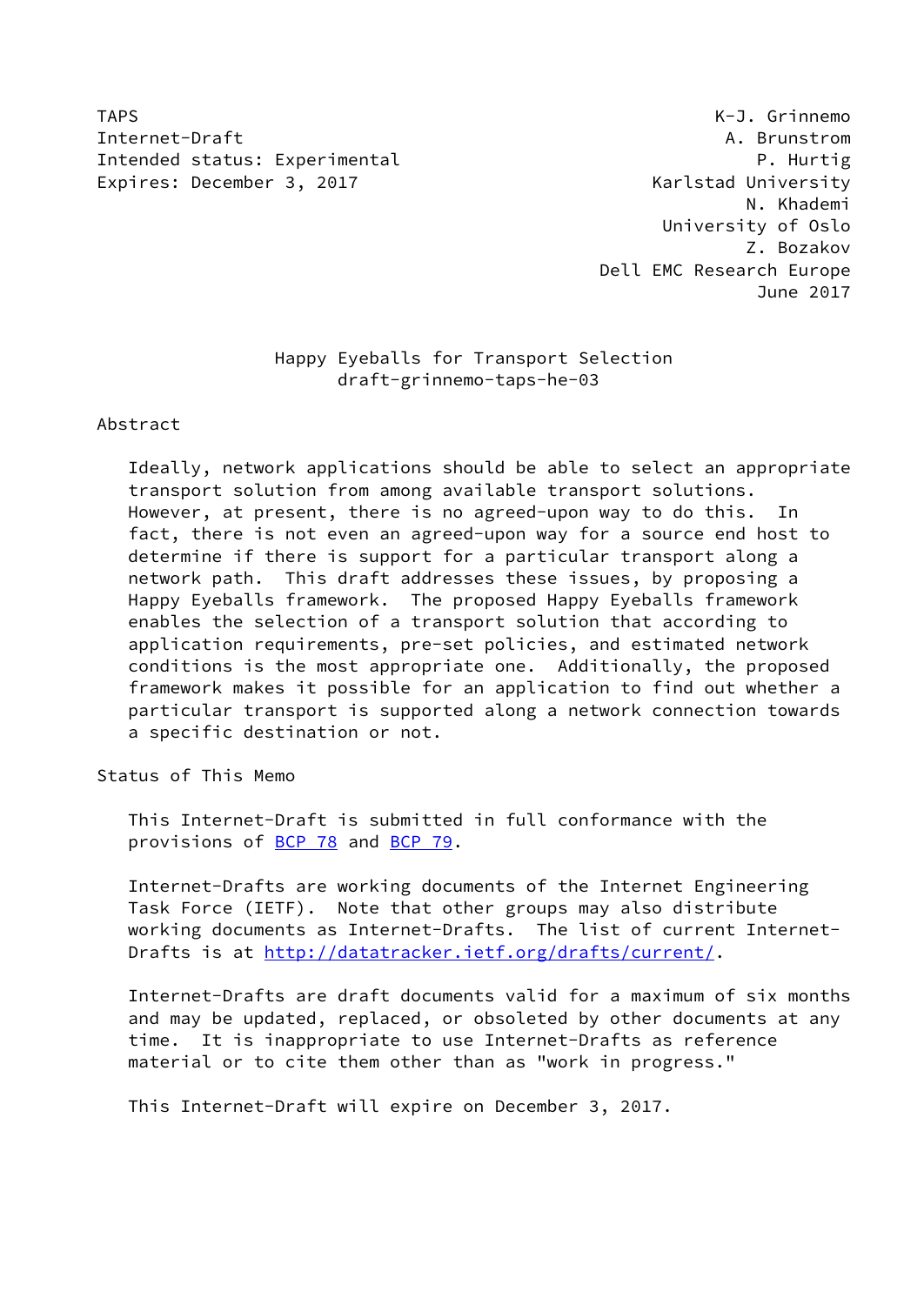<span id="page-1-1"></span>Internet-Draft Happy Eyeballs for Transport Selection June 2017

### Copyright Notice

 Copyright (c) 2017 IETF Trust and the persons identified as the document authors. All rights reserved.

This document is subject to **[BCP 78](https://datatracker.ietf.org/doc/pdf/bcp78)** and the IETF Trust's Legal Provisions Relating to IETF Documents [\(http://trustee.ietf.org/license-info](http://trustee.ietf.org/license-info)) in effect on the date of publication of this document. Please review these documents carefully, as they describe your rights and restrictions with respect to this document. Code Components extracted from this document must include Simplified BSD License text as described in Section 4.e of the Trust Legal Provisions and are provided without warranty as described in the Simplified BSD License.

# Table of Contents

|                                                | $\overline{2}$ |
|------------------------------------------------|----------------|
| 2.                                             | $\overline{2}$ |
| 3.                                             | $\overline{3}$ |
| The Happy Eyeballs Framework<br>4.             | $\overline{4}$ |
| Design and Implementation Considerations<br>5. | $\overline{5}$ |
| 5.1. Candidate List Generation                 | $\overline{5}$ |
|                                                | $\overline{1}$ |
| 5.3. Concurrent Connection Attempts            | $\overline{1}$ |
|                                                | $\overline{1}$ |
|                                                | 8              |
| 8.                                             | 8              |
| 9.                                             | 8              |
|                                                | 8              |
| 10.1. Normative References                     | 9              |
| 10.2. Informative References                   | 9              |
|                                                | 9              |

# <span id="page-1-0"></span>[1](#page-1-0). Definitions

 The key words "MUST", "MUST NOT", "REQUIRED", "SHALL", "SHALL NOT", "SHOULD", "SHOULD NOT", "RECOMMENDED", "MAY", and "OPTIONAL" in this document are to be interpreted as described in [RFC 2119 \[RFC2119](https://datatracker.ietf.org/doc/pdf/rfc2119)].

<span id="page-1-2"></span>[2](#page-1-2). Introduction

Information services on the Internet come in varying forms, such as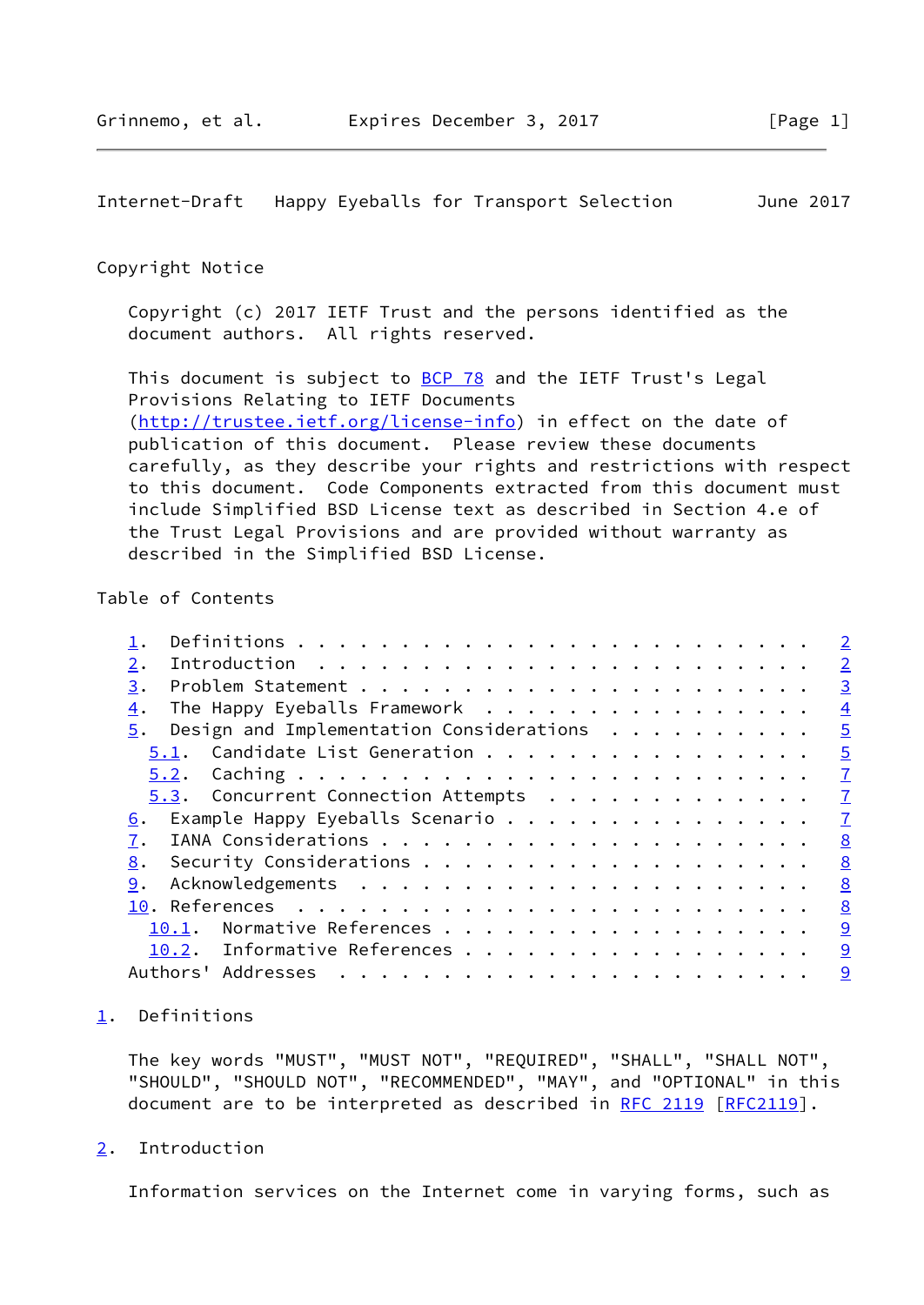web browsing, email, and on-demand multimedia. The main motivation behind the design of next-generation computer and communications networks is to provide a universal and easy access to these various types of information services on a single multi-service Internet. This means that all forms of communications, e.g., video, voice, data

Grinnemo, et al. Expires December 3, 2017 [Page 2]

<span id="page-2-1"></span>Internet-Draft Happy Eyeballs for Transport Selection June 2017

 and control signaling, along with all types of services -- from plain text web pages to multimedia applications -- are bonded in a single service platform through Internet technology. To enable the next generation networks, the TAPS Working Group suggests a decoupling between the transport service provided to an application, and the transport stack providing this transport service: An application requests an appropriate transport service on the basis of its transport requirements, and the available transport stack that best meets these requirements is selected. In case the most preferred transport stack is not supported along the network path to the destination, or is not supported by the end host, a less-preferred transport stack is selected instead. As a way to realize the selection of transport stacks, this document suggests a generalization of the Happy Eyeballs (HE) mechanism proposed in Wing et al. [\[RFC6555](https://datatracker.ietf.org/doc/pdf/rfc6555)] which addresses the selection of complete transport solutions, and which lends itself to arbitrary transport selection criterias. The proposed HE mechanism targets connection-oriented transport solutions, and connectionless transport solutions provided they offer some reasonable way to determine their successful use between endpoints.

 The HE mechanism was introduced as a means to promote the use of dual network stacks. Dual-stack client applications should be encouraged to try setting up connections over IPv6 first, and fall back to using IPv4 if IPv6 connection attempts fail. However, serializing tests for IPv6 and IPv4 connectivity can result in large connection latencies. HE for IPv6 minimizes the cost in delay by parallelizing attempts over IPv6 and IPv4. HE has also been proposed as an efficient way to find out the optimal combination of IPv4/IPv6 and TCP/SCTP to use to connect to a server [\[I-D.wing-tsvwg-happy-eyeballs-sctp\]](#page-9-3). The HE framework suggested in this document could be seen as a natural continuation of this proposal.

<span id="page-2-0"></span>[3](#page-2-0). Problem Statement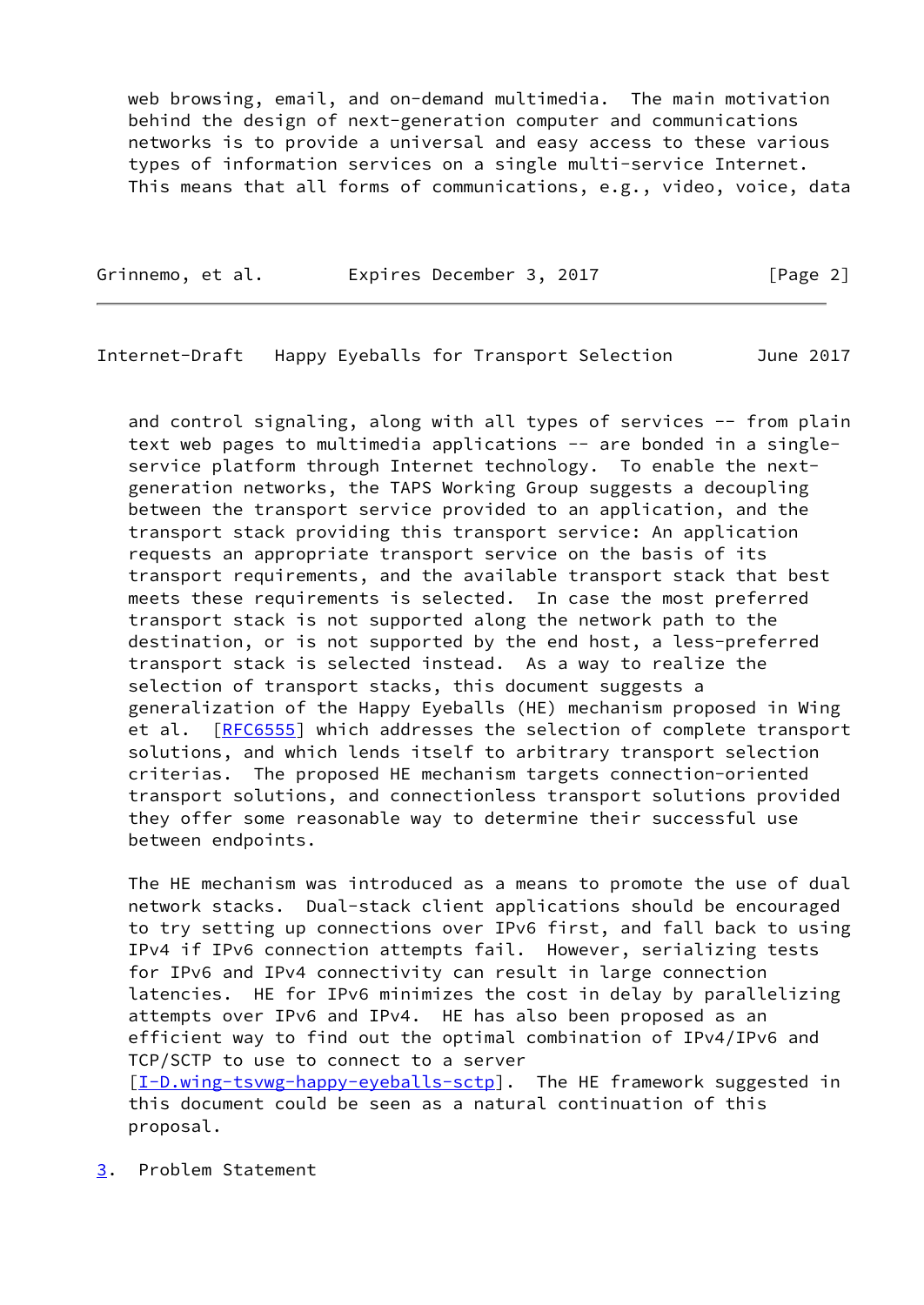Currently, there is no agreed-upon way for a source end host to select an appropriate transport service for a given application. In fact, there is no common way for a source end-host to find out if a transport stack is supported along a network path between itself and a destination end host. As a consequence, it has become increasingly difficult to introduce new transport stacks, and several applications, including many web applications, run over TCP although there are other transport protocols that better meet the requirements of these applications.

Grinnemo, et al. Expires December 3, 2017 [Page 3]

<span id="page-3-1"></span>Internet-Draft Happy Eyeballs for Transport Selection June 2017

<span id="page-3-0"></span>[4](#page-3-0). The Happy Eyeballs Framework



Figure 1: The Happy Eyeballs Framework.

 The generalized HE mechanism proposed in this draft is carried out within the framework depicted in Figure 1. It comprises the following steps:

 1. The Policy Management component takes as input application requirements from the TAPS API, stored information about previous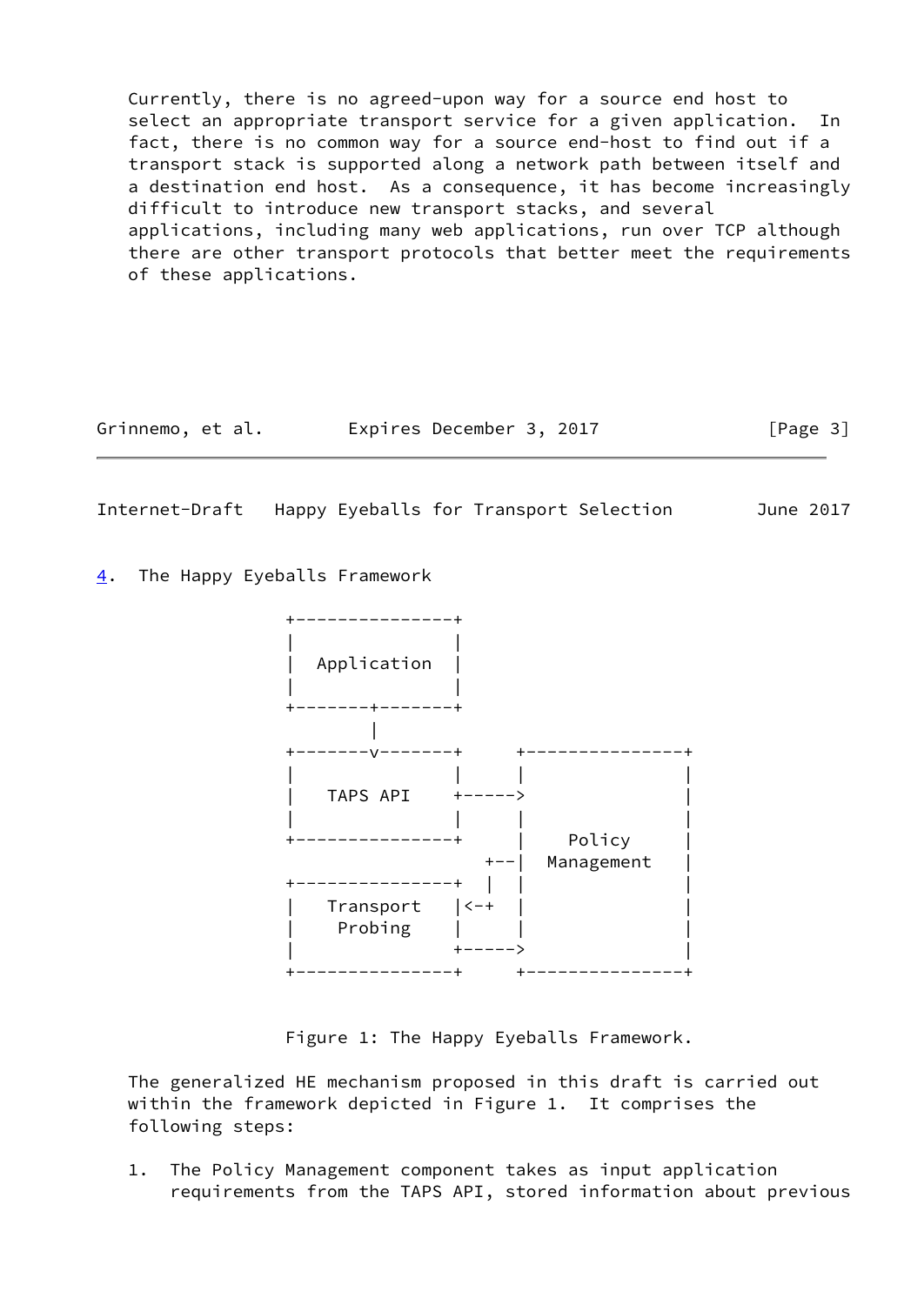connection attempts (e.g., whether previous connection attempts succeeded or not), and network conditions and configurations. On the basis of this input and the policies configured in the system, the Policy Management component creates a list of candidate transport solutions, L, sorted in decreasing priority order. To be compliant with [RFC 6555](https://datatracker.ietf.org/doc/pdf/rfc6555) [[RFC6555](https://datatracker.ietf.org/doc/pdf/rfc6555)], the Policy Management component SHOULD, in those cases there are no policies telling otherwise, following the host's address preference, something which usually means giving preference to IPv6 over  $IPv4.$ 

 2. It is the responsibility of the Transport Probing component to select the most appropriate transport solution. This is done by initiating connection attempts for each transport solution on L. To minimize the number of connection attempts that are initiated, the Transport Probing component SHOULD cache the outcome of connection attempts in a repository kept by the Policy Management component. The Policy Management component SHOULD in turn only include those transport solutions on L that have not been previously attempted, have valid successful connection-attempt

| Grinnemo, et al. | Expires December 3, 2017 |  | [Page 4] |
|------------------|--------------------------|--|----------|
|------------------|--------------------------|--|----------|

<span id="page-4-0"></span>Internet-Draft Happy Eyeballs for Transport Selection June 2017

 cache entries, or have previously been attempted but whose cached connection-attempt entries have expired. Cached connection attempt results SHOULD be valid for a configurable amount of time after which they SHOULD expire and have to be repeated. The transport solutions on L are initiated in priority order. The difference in priority between two consecutive candidates, C1 and C2, is translated according to some criteria to a delay, D. D then governs the delay between the initiation of the connection attempts C1 and C2.

 3. After the initiation of the connection attempts, the Transport Probing component waits for the first or winning connection to be established, which becomes the selected transport solution. For the Transport Probing component to be able to efficiently use the connection-attempt cache, already-initiated, non-winning connection attempts SHOULD be given a fair chance to complete. In that way, the connection-attempt cache will be provided with a fairly accurate knowledge of which transport solutions work and does not work against frequently visited transport endpoints. Moreover, it MAY be beneficial to let those transport solutions which have a higher priority than the winning transport solution, live a predetermined amount of time after their establishment, since this enables the reuse of already established connections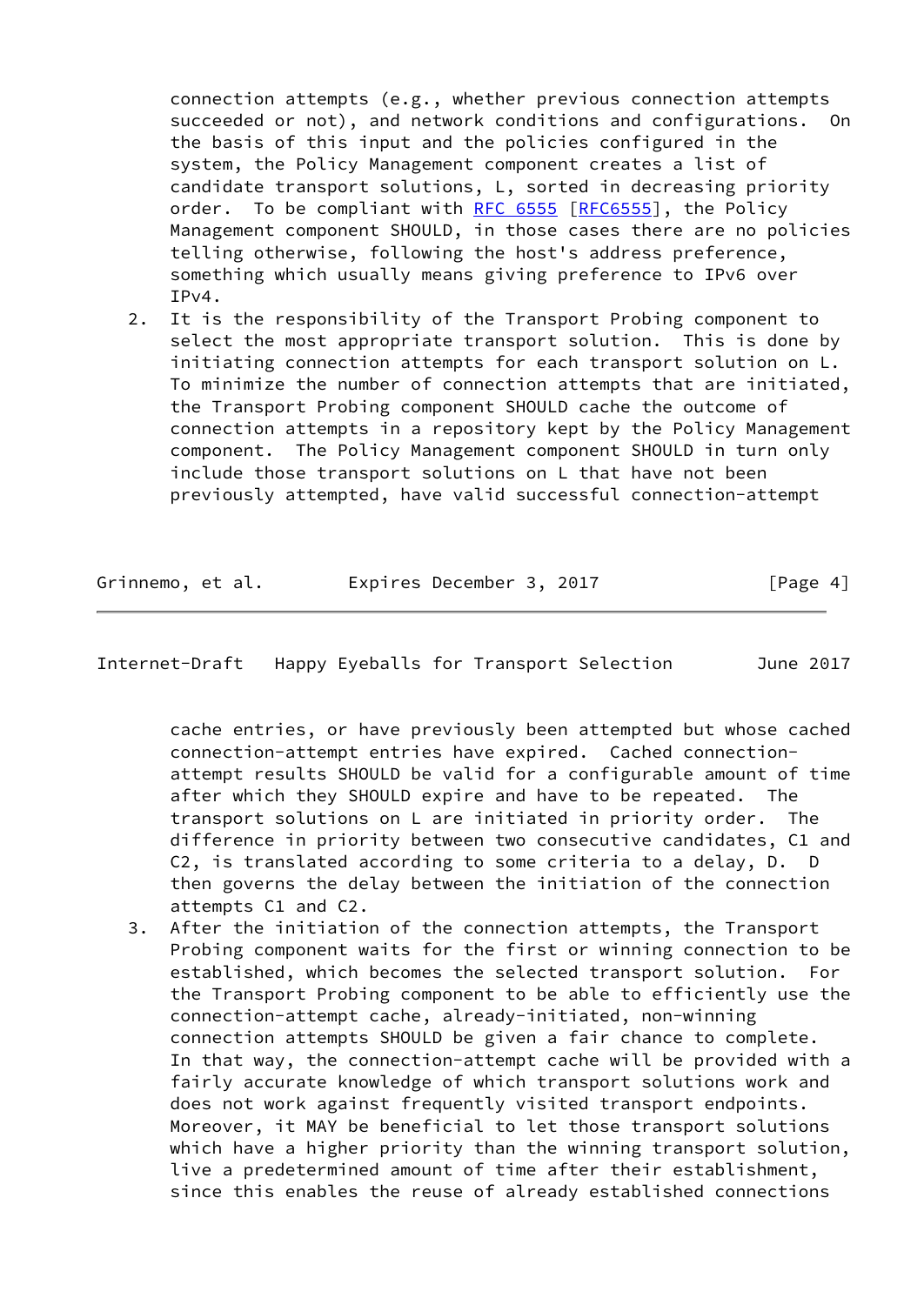in later application requests.

# <span id="page-5-0"></span>[5](#page-5-0). Design and Implementation Considerations

 This section discusses implementation issues that should be considered when a HE mechanism is designed and implemented on the basis of the HE framework proposed in this document.

<span id="page-5-1"></span>[5.1](#page-5-1). Candidate List Generation



Internet-Draft Happy Eyeballs for Transport Selection June 2017

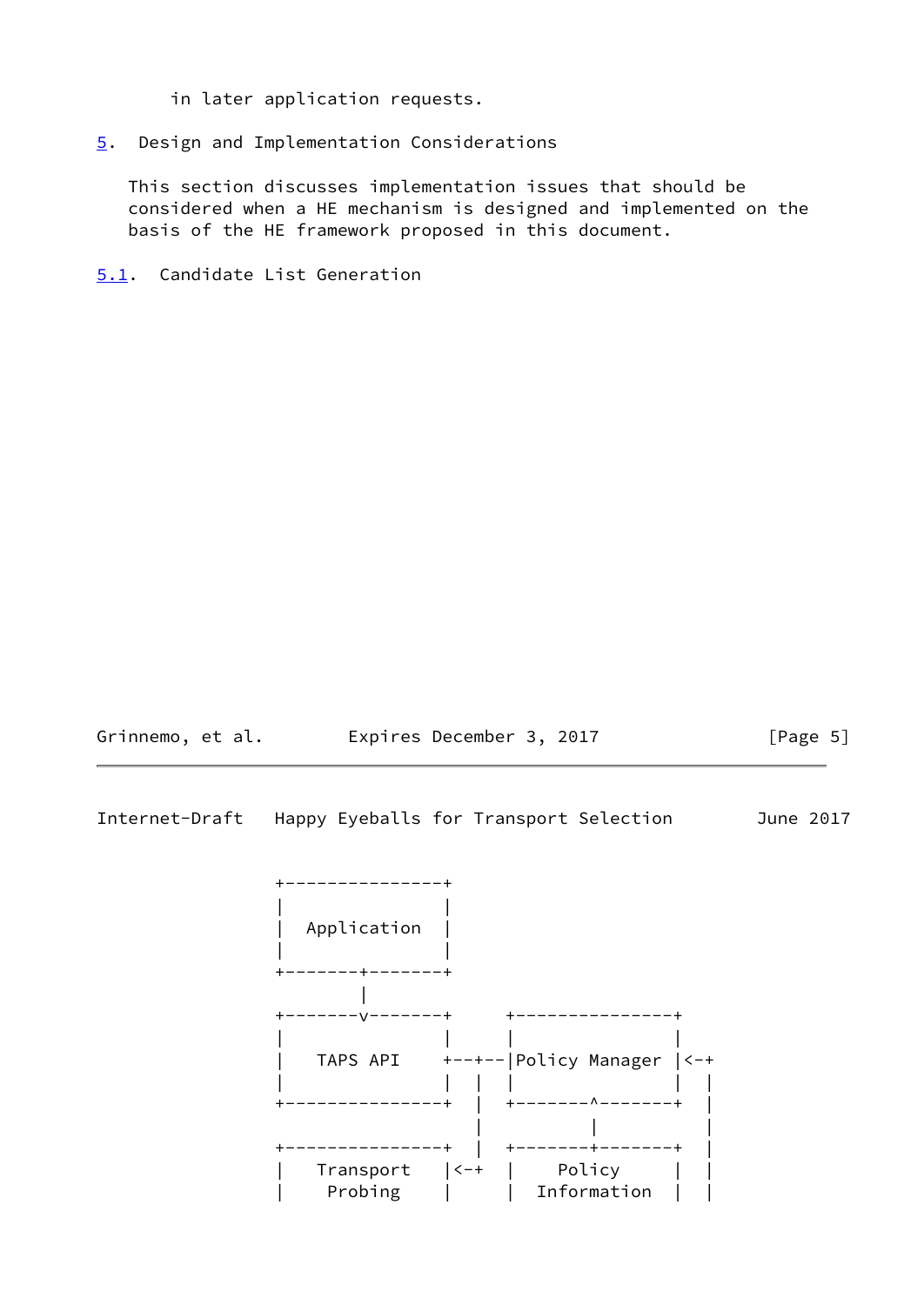

Figure 2: Principle Design of the NEAT Happy Eyeballs Framework.

 There are several ways in which the list of candidate transport solutions, L, could be created by the Policy Management component. For example, L could be a list of all available transport solutions in an order that, except for following the host's address preference, is arbitrary; another, more sophisticated, way of creating the list of candidate transport solutions is the one employed by the NEAT System.

 The NEAT System is developed as part of the EU Horizon 2020 project, "A New, Evolutive API and Transport-Layer Architecture for the Internet" (NEAT) [\[NEAT-Webb\]](#page-9-4), and aims to provide a flexible and evolvable transport system that aligns with the charter of the TAPS Working Group. In the NEAT System [[NEAT-Git\]](#page-9-5), the HE framework is realized as shown in Figure 2. As follows, the Policy Management component comprises three components in the NEAT HE framework: a Policy Manager (PM), a Policy Information Base (PIB), and a Characteristics Information Base (CIB). PIB is a repository that stores a collection of policies that map application requests to transport solutions, i.e., map application requests to appropriately configured transport protocols, and CIB is a repository that stores information about previous connection attempts, available network

| Grinnemo, et al. | Expires December 3, 2017 |  | [Page 6] |
|------------------|--------------------------|--|----------|
|------------------|--------------------------|--|----------|

<span id="page-6-1"></span>Internet-Draft Happy Eyeballs for Transport Selection June 2017

 interfaces, supported transport protocols etc. The PM takes as input application requirements from the TAPS API, and information from PIB and CIB. On the basis of this input, the PM creates L.

# <span id="page-6-0"></span>[5.2](#page-6-0). Caching

As pointed out in [RFC 6555](https://datatracker.ietf.org/doc/pdf/rfc6555) [[RFC6555\]](https://datatracker.ietf.org/doc/pdf/rfc6555), a HE algorithm should not waste networking resources by routinely making simultaneous connection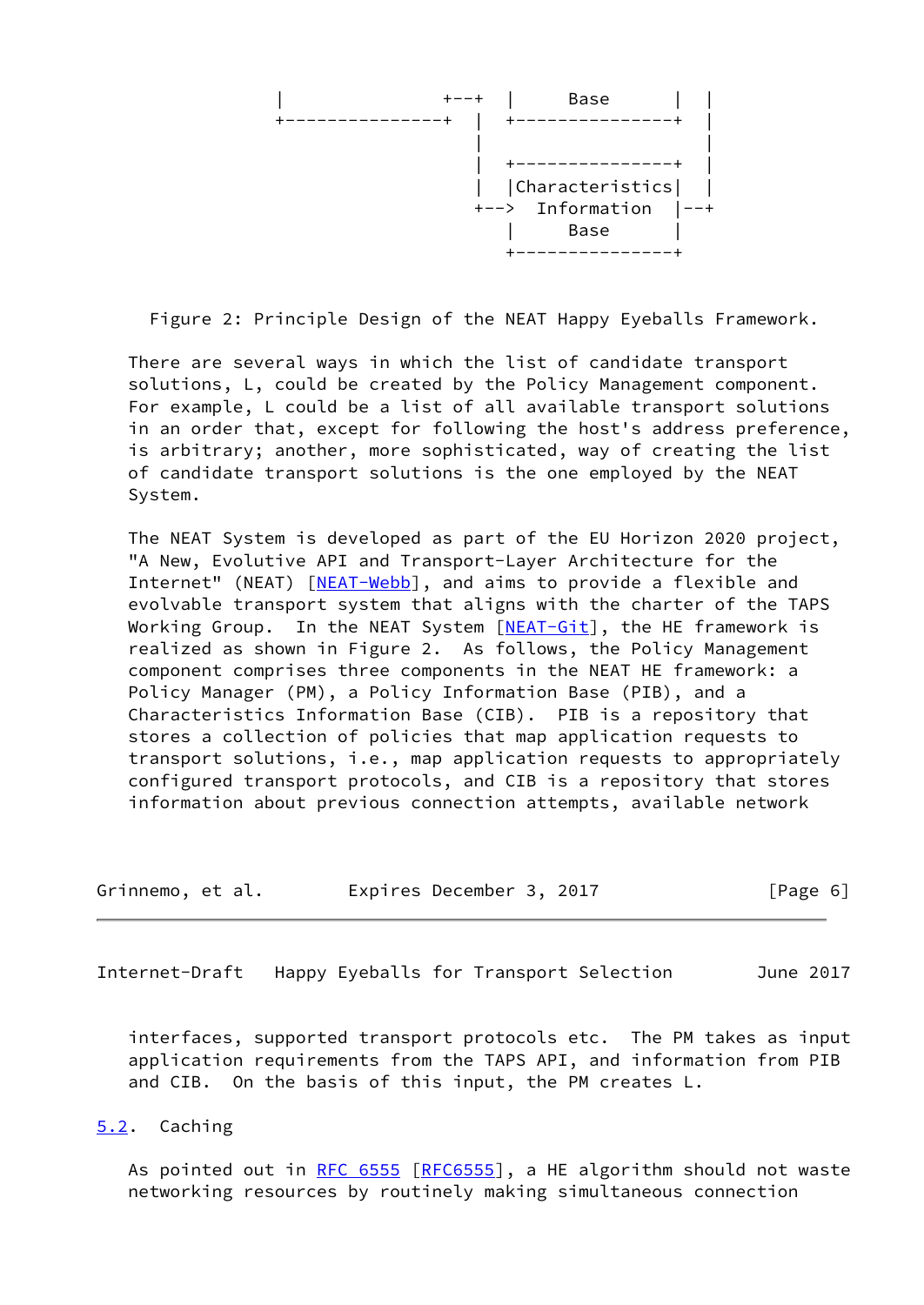attempts. To this end, the HE algorithm should cache the outcome of previous connection attempts to the same peer. The cache lifetime is considered system dependent and should be set on a case-by-case basis. The impact and efficiency of the HE algorithm have been evaluated in [\[Papastergiou16](#page-9-6)]. The paper suggests that caching significantly reduces the CPU load imposed by a HE mechanism. It also indicates that the internal-memory footprint of a HE mechanism is essentially the same as for single-flow establishments.

### <span id="page-7-0"></span>[5.3](#page-7-0). Concurrent Connection Attempts

As mentioned in  $Section 4$ , it is the responsibility of the Transport Probing component to choose the most appropriate transport solution on the list of candidate transport solutions, L. Often this implies that several transport solutions need to be tried out, something which should not be carried out sequentially, but concurrently or partly overlapping depending on the transport-solution priorities. The way this is done is implementation dependent and varies between platforms. The NEAT library [\[NEAT-Git](#page-9-5)], which implements the HE framework herein, is built around the libuv asynchronous I/O library [\[LIBUV](#page-9-7)] and uses an event-based concurrency model to realize the concurrent initialization of connection attempts. The rationale behind using an event-based concurrency model is at least twofold: The first is that correctly managing concurrency in multi-threaded applications can be challenging with, for example, missing locks or deadlocks. The second is that multi-threading typically offers little or no control over what is scheduled at a given momemt in time. Given the complexity of building a general-purpose scheduler that works well in all cases, sometimes the OS will schedule work in a manner that is less than optimal. Those in favor of threads argue that threads are a natural extension of sequential programming in that it maps work to be executed with individual threads. Threads are also a well-known and understood parts of OSes, and are mandatory for exploiting true CPU concurrency.

#### <span id="page-7-1"></span>[6](#page-7-1). Example Happy Eyeballs Scenario

 Consider a scenario in which an IPv6-enabled client using the NEAT System wishes to setup a connection to a server. Assume both the client and server support SCTP and TCP. The Policy Management is

Grinnemo, et al. 
Expires December 3, 2017
[Page 7]

<span id="page-7-2"></span>Internet-Draft Happy Eyeballs for Transport Selection June 2017

queried about feasible transport solutions to connect to the server.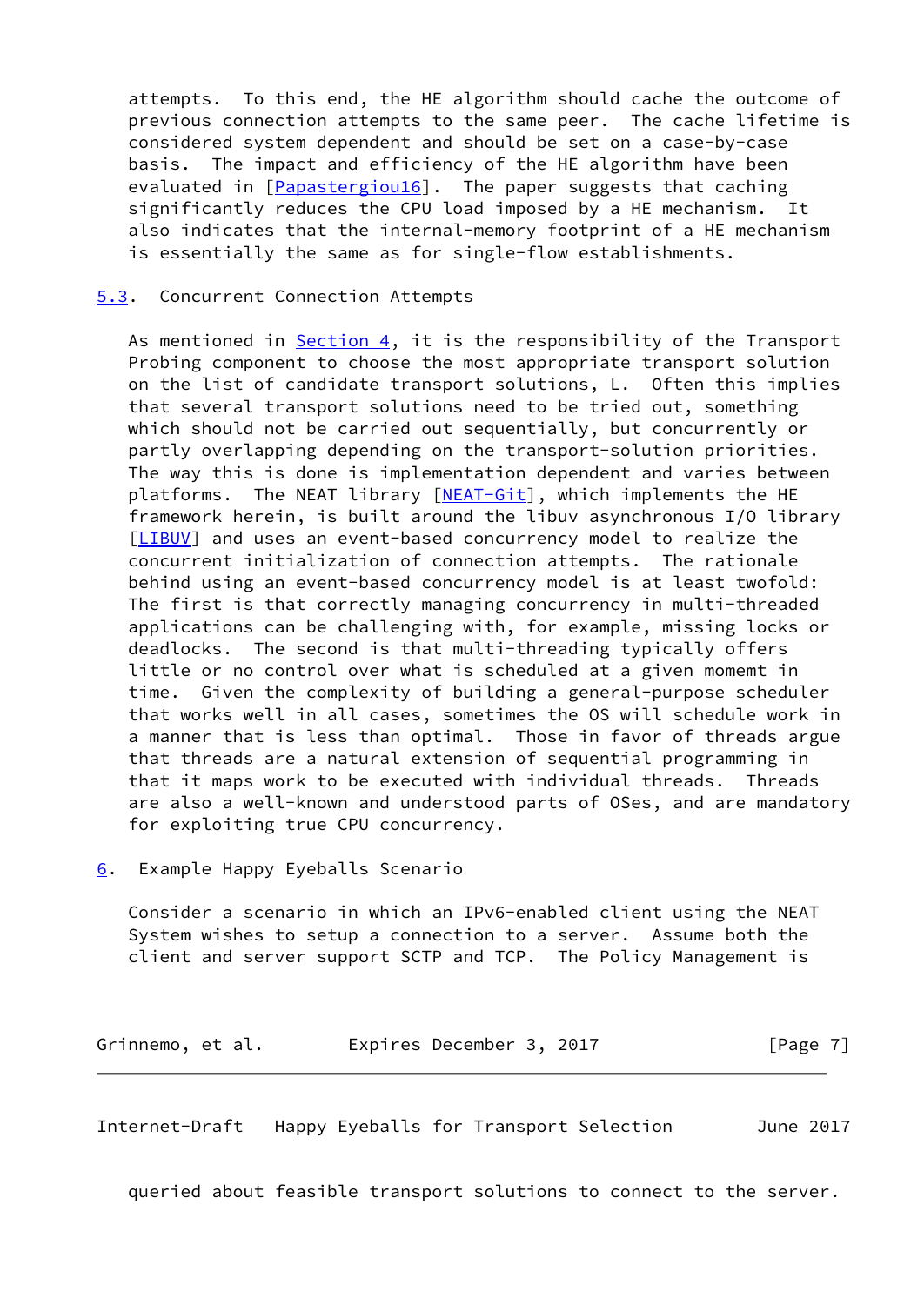In the NEAT System, this results in PM retrieving information about network connections against this server from the CIB, e.g., supported transport protocols and the outcome of previous connection attempts. In our scenario, the PM learns from the CIB that the server supports SCTP and TCP, and, for the sake of this example, let us assume that the PM is also informed that previous connection attempts against this server, using both SCTP and TCP, were successful. Next, the PM retrieves applicable policies from the PIB, and combines these policies with the previously retrieved CIB information. We assume in this example that the SCTP transport solution has a higher priority than the TCP solution. As a next step, the PM puts together the feasible candidate transport solutions in a list with SCTP over IPv6 placed at the head of the list followed by TCP over IPv6, and supplies this list to the Transport Probing component. The Transport Probing component traverses the candidate list, and initiates a connection attempt with SCTP against the server followed after a short while (governed by the difference in priorities between the SCTP and TCP transport solutions) by a connection attempt with TCP against the server. In our example, assume both connection attempts are successful, however, the SCTP connection attempt completes before the TCP attempt. The Transport Probing component caches in the CIB the SCTP connection attempt as successful, and returns the SCTP connection as the winning connection. When the TCP connection is established some time later, the Transport Probing component caches that connection attempt as successful as well.

<span id="page-8-0"></span>[7](#page-8-0). IANA Considerations

XX RFC ED - PLEASE REMOVE THIS SECTION XXX

This memo includes no request to IANA.

<span id="page-8-1"></span>[8](#page-8-1). Security Considerations

Security will be considered in future versions of this document.

### <span id="page-8-2"></span>[9](#page-8-2). Acknowledgements

 This work has received funding from the European Union's Horizon 2020 research and innovation programme under grant agreement No. 644334 (NEAT). The views expressed are solely those of the author(s).

<span id="page-8-3"></span>[10.](#page-8-3) References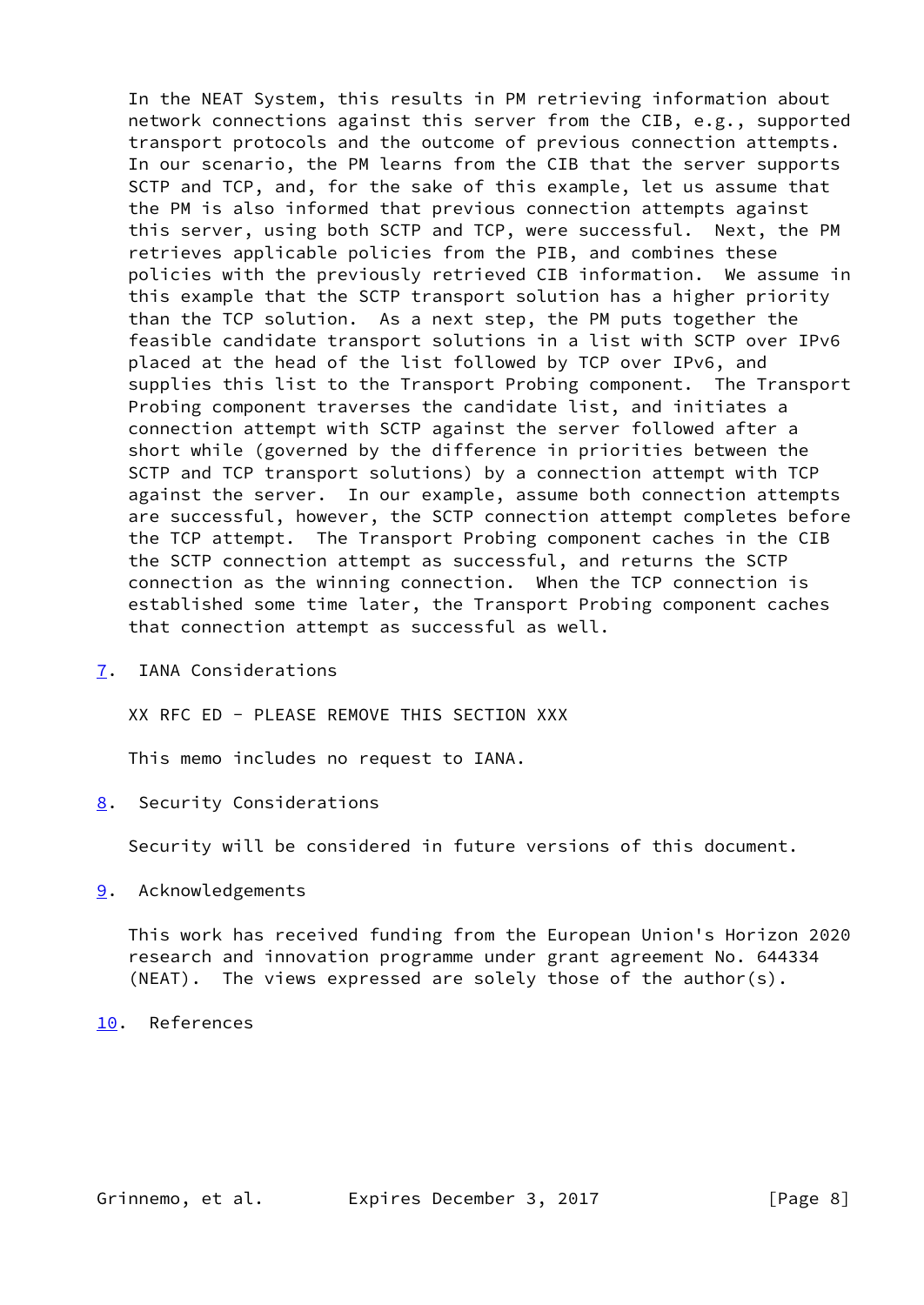<span id="page-9-1"></span>Internet-Draft Happy Eyeballs for Transport Selection June 2017

<span id="page-9-0"></span>[10.1](#page-9-0). Normative References

- [RFC2119] Bradner, S., "Key words for use in RFCs to Indicate Requirement Levels", [BCP 14](https://datatracker.ietf.org/doc/pdf/bcp14), [RFC 2119](https://datatracker.ietf.org/doc/pdf/rfc2119), DOI 10.17487/RFC2119, March 1997, <<http://www.rfc-editor.org/info/rfc2119>>.
- [RFC6555] Wing, D. and A. Yourtchenko, "Happy Eyeballs: Success with Dual-Stack Hosts", [RFC 6555](https://datatracker.ietf.org/doc/pdf/rfc6555), DOI 10.17487/RFC6555, April 2012, [<http://www.rfc-editor.org/info/rfc6555](http://www.rfc-editor.org/info/rfc6555)>.

<span id="page-9-2"></span>[10.2](#page-9-2). Informative References

<span id="page-9-3"></span>[I-D.wing-tsvwg-happy-eyeballs-sctp]

 Wing, D. and P. Natarajan, "Happy Eyeballs: Trending Towards Success with SCTP", [draft-wing-tsvwg-happy](https://datatracker.ietf.org/doc/pdf/draft-wing-tsvwg-happy-eyeballs-sctp-02) [eyeballs-sctp-02](https://datatracker.ietf.org/doc/pdf/draft-wing-tsvwg-happy-eyeballs-sctp-02) (work in progress), October 2010.

- <span id="page-9-7"></span> [LIBUV] libuv -- Asynchronous I/O Made Simple, "http://libuv.org", March 2017.
- <span id="page-9-5"></span>[NEAT-Git]

 A New, Evolutive API and Transport-Layer Architecture for the Internet (NEAT), "https://github.com/NEAT-project/ neat", March 2017.

<span id="page-9-4"></span>[NEAT-Webb]

 NEAT -- A New, Evolutive API and Transport-Layer Architecture for the Internet, "https://www.neat project.org", March 2017.

<span id="page-9-6"></span>[Papastergiou16]

 Papastergiou, G., Grinnemo, K-J., Brunstrom, A., Ros, D., Tuexen, M., Khademi, N., and P. Hurtig, "On the Cost of Using Happy Eyeballs for Transport Protocol Selection", July 2016.

Authors' Addresses

 Karl-Johan Grinnemo Karlstad University Universitetsgatan 2 Karlstad 651 88 Sweden

Phone: +46 54 700 24 40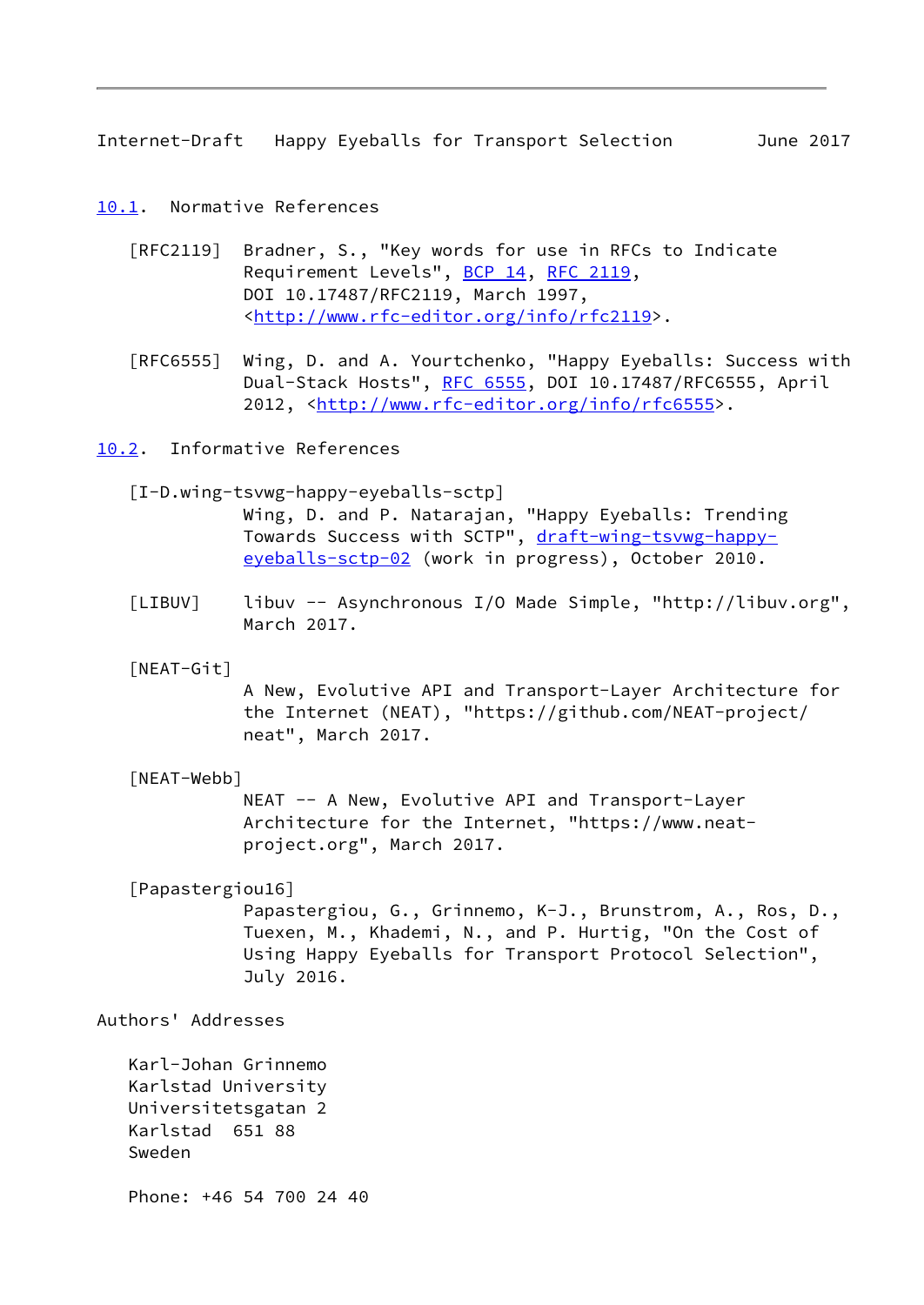|  | Grinnemo, et al. | Expires December 3, 2017 | [Page 9] |
|--|------------------|--------------------------|----------|
|--|------------------|--------------------------|----------|

### Internet-Draft Happy Eyeballs for Transport Selection June 2017

 Anna Brunstrom Karlstad University Universitetsgatan 2 Karlstad 651 88 Sweden Phone: +46 54 700 17 95 Email: anna.brunstrom@kau.se Per Hurtig Karlstad University Universitetsgatan 2 Karlstad 651 88 Sweden Phone: +46 54 700 23 35 Email: per.hurtig@kau.se Naeem Khademi University of Oslo PO Box 1080 Blindern Oslo N-0316 Norway Email: naeemk@ifi.uio.no Zdravko Bozakov Dell EMC Research Europe Ovens, Co. Cork Ireland Phone: +353 21 4945733 Email: Zdravko.Bozakov@dell.com